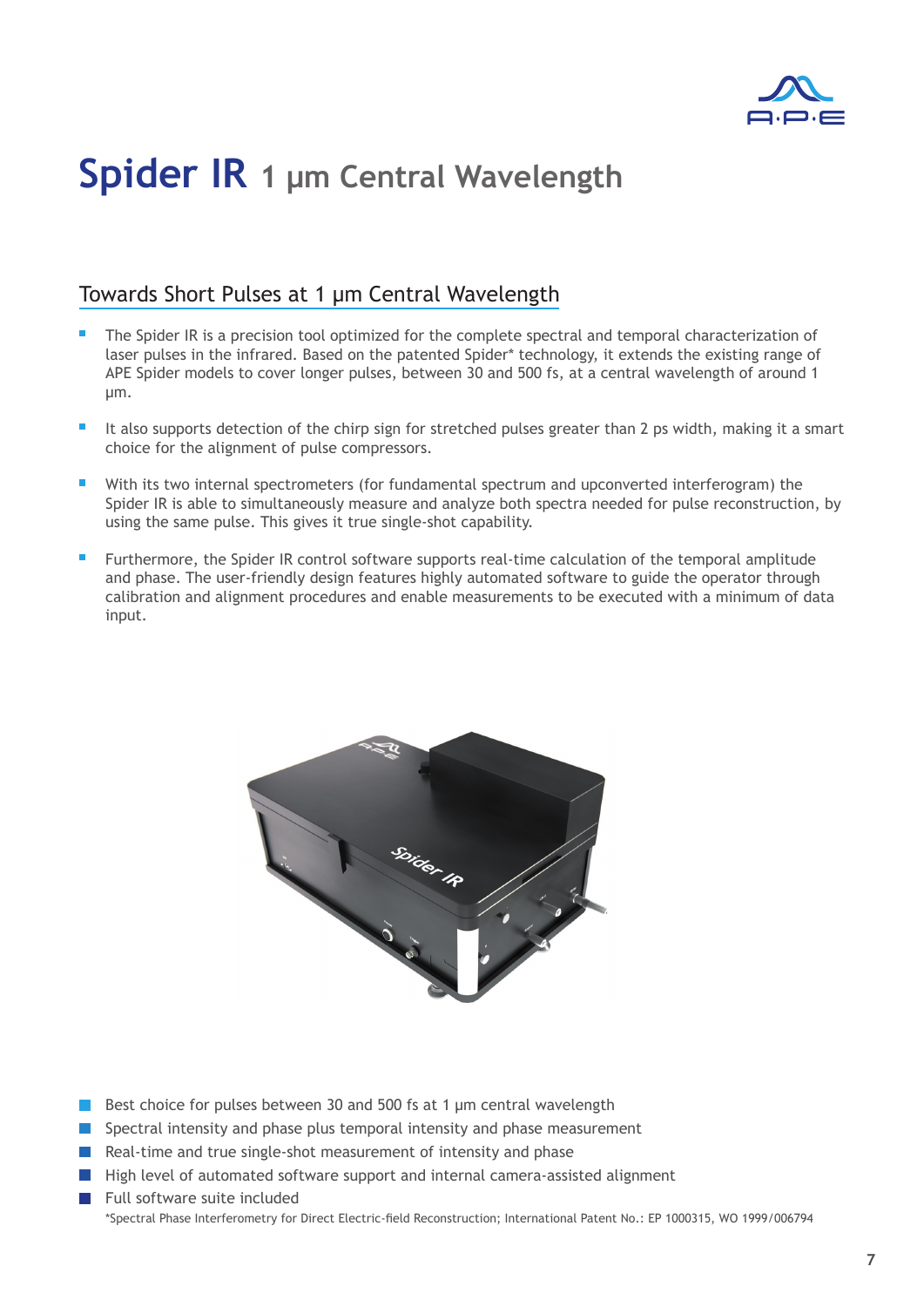

# **Spider IR Specifications**

| <b>Specifications</b>        |                                                                                                                                                                                                                                                                                                                                                                                                                      |
|------------------------------|----------------------------------------------------------------------------------------------------------------------------------------------------------------------------------------------------------------------------------------------------------------------------------------------------------------------------------------------------------------------------------------------------------------------|
| Wavelength Range             | 970  1070 nm *                                                                                                                                                                                                                                                                                                                                                                                                       |
| <b>Typical Application</b>   | Characterization of lasers with small bandwidths, larger pulse widths, e.g. 1 $\mu$ m<br>laser                                                                                                                                                                                                                                                                                                                       |
| Spectral Bandwidth           | > 6  50 nm                                                                                                                                                                                                                                                                                                                                                                                                           |
| Pulse Width                  | 30  500 fs; 5 ps for chirp direction measurement only                                                                                                                                                                                                                                                                                                                                                                |
| <b>Laser Repetition Rate</b> | Any; Single Shot                                                                                                                                                                                                                                                                                                                                                                                                     |
| Input Polarization           | Linear horizontal                                                                                                                                                                                                                                                                                                                                                                                                    |
| Input Power                  | $\sim$ 100 mW at e.g. 80 MHz; $\sim$ 20 mW at e.g. 1 kHz                                                                                                                                                                                                                                                                                                                                                             |
| Input Trigger                | TTL for $f < 10$ Hz                                                                                                                                                                                                                                                                                                                                                                                                  |
| Connection                   | <b>USB</b>                                                                                                                                                                                                                                                                                                                                                                                                           |
| Software                     | Included; Features e.g.<br>• Alternative interferogram demodulation analysis: Fourier / Wavelet<br>. E-field plot<br>• Peak power calculation<br>• Measurement of phase differences (Dispersion measurement)<br>• Spectral phase derivation up to fourth order<br>• Simulation of additional theoretical dispersion (GDD, TOD, FOD)<br>• Spectrogram (X-FROG, SHG-FROG) and Wigner trace representation of the pulse |
| <b>Options</b>               |                                                                                                                                                                                                                                                                                                                                                                                                                      |

| -------                                            |                                                    |
|----------------------------------------------------|----------------------------------------------------|
| <b>External Beam Splitter and Beam Routing Kit</b> | For lasers with low repetition rates (kHz or less) |
| • Pre-installed Notebook                           | Available                                          |
| • Wavelength Ranges                                | Customized wavelength ranges on request            |
|                                                    |                                                    |

#### **Dimensions**

561 x 289 x 320 mm (W x H x D) (See appendix for details)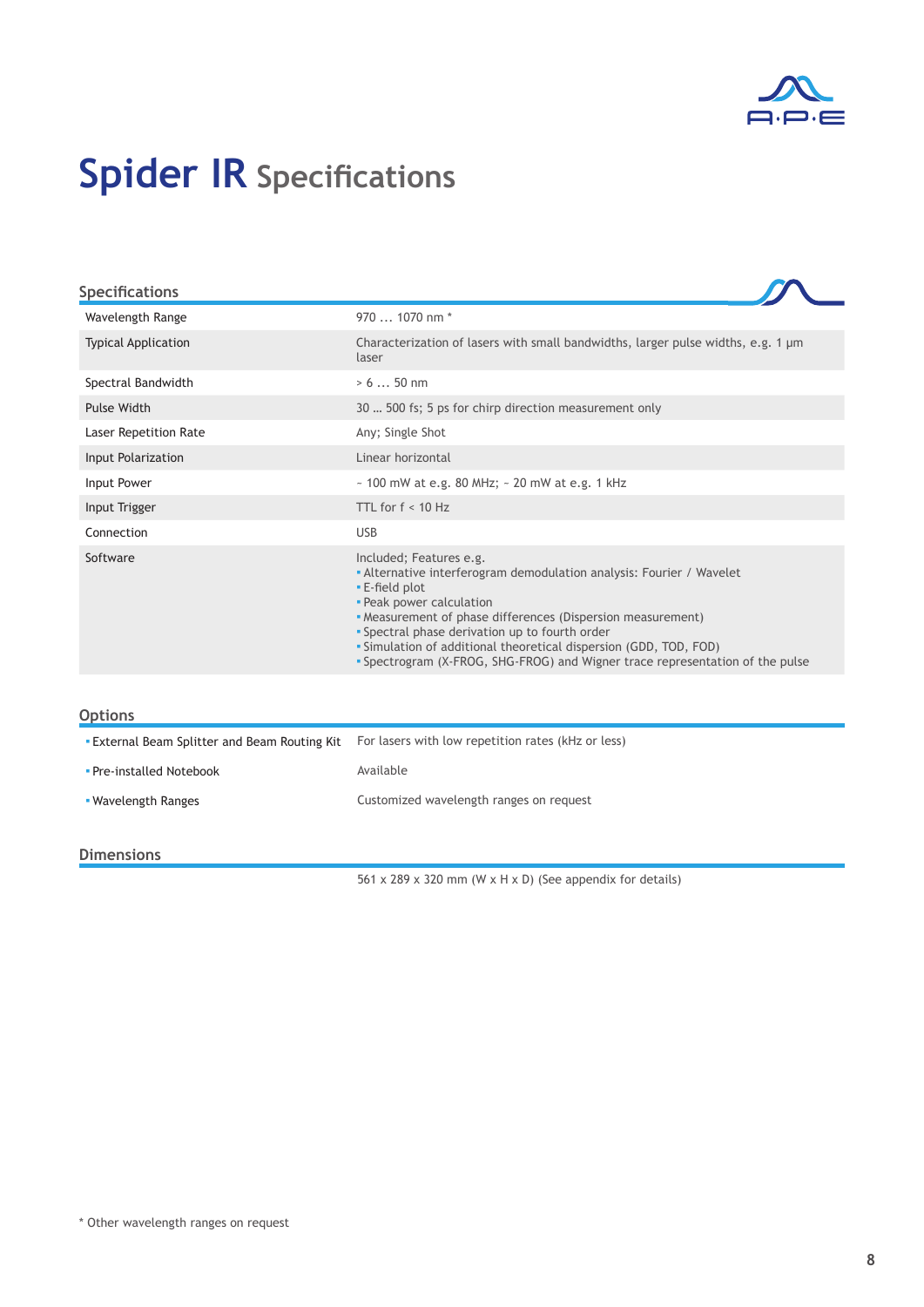

## **Appendix Technical Drawings**

*All Dimensions in mm*

## *Compact LX Spider*

**Compact version, ideal for the** characterization of Ti:Sa lasers

### page 3





### *FC Spider*

**Measurement of very short pulses** with only a few cycles

### page 5